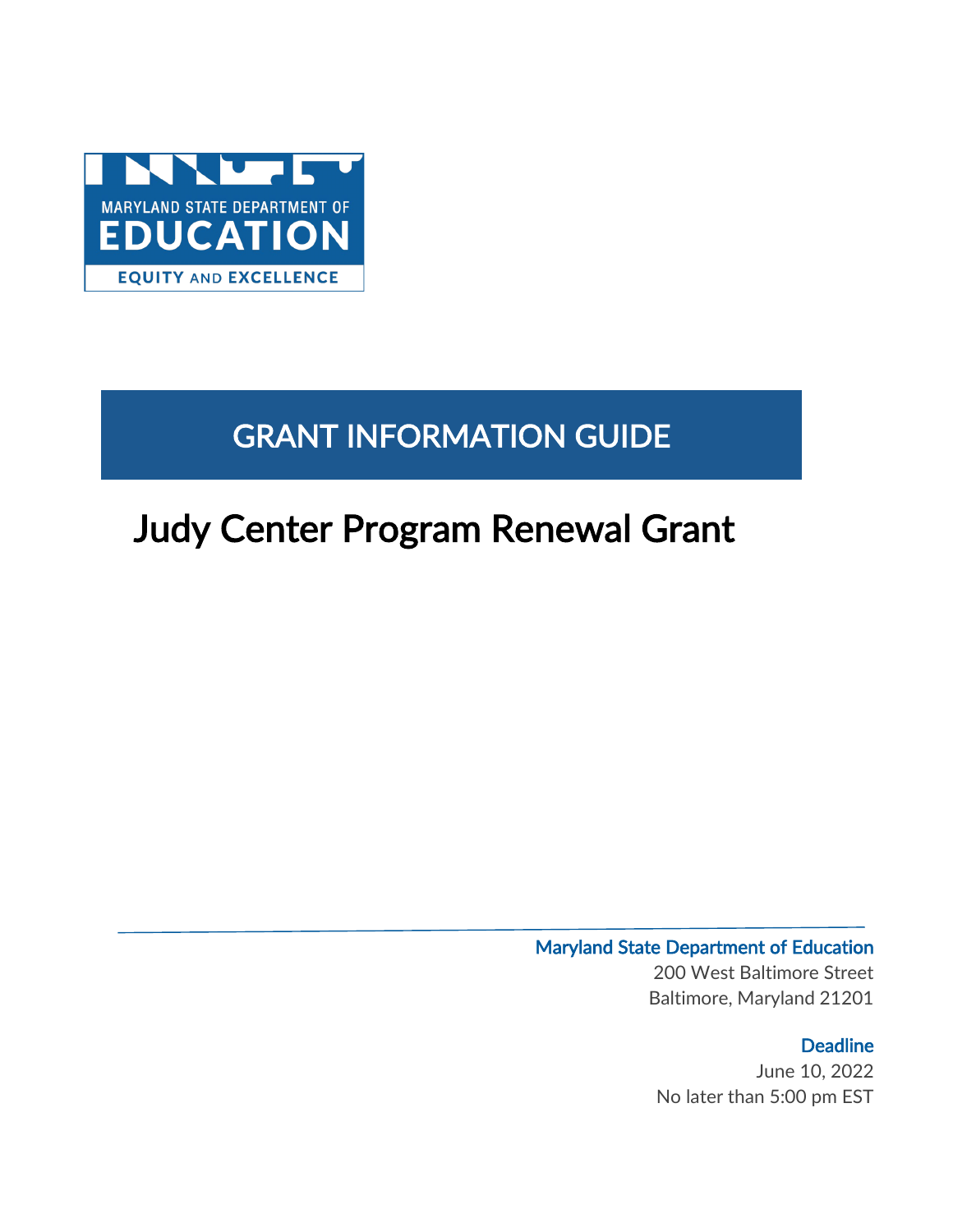### MARYLAND STATE DEPARTMENT OF EDUCATION

#### Mohammed Choudhury

State Superintendent of Schools Secretary-Treasurer, Maryland State Board of Education

Deann M. Collins, Ed.D. Deputy Superintendent, Teaching and Learning

Steven Hicks Assistant Superintendent, Division of Early

Childhood

Larry Hogan

Governor

### MARYLAND STATE BOARD OF EDUCATION

#### Clarence C. Crawford

President, Maryland State Board of Education

Charles R. Dashiell, Jr., Esq. (Vice President)

Shawn D. Bartley, Esq.

Gail Bates

Chuen-Chin Bianca Chang

Susan J. Getty, Ed.D.

Vermelle Greene, Ph.D.

Jean C. Halle

Dr. Joan Mele-McCarthy

Rachel L. McCusker

Lori Morrow

Brigadier General Warner I. Sumpter (Ret.)

Holly C. Wilcox, Ph.D.

Kevin Bokoum (Student Member)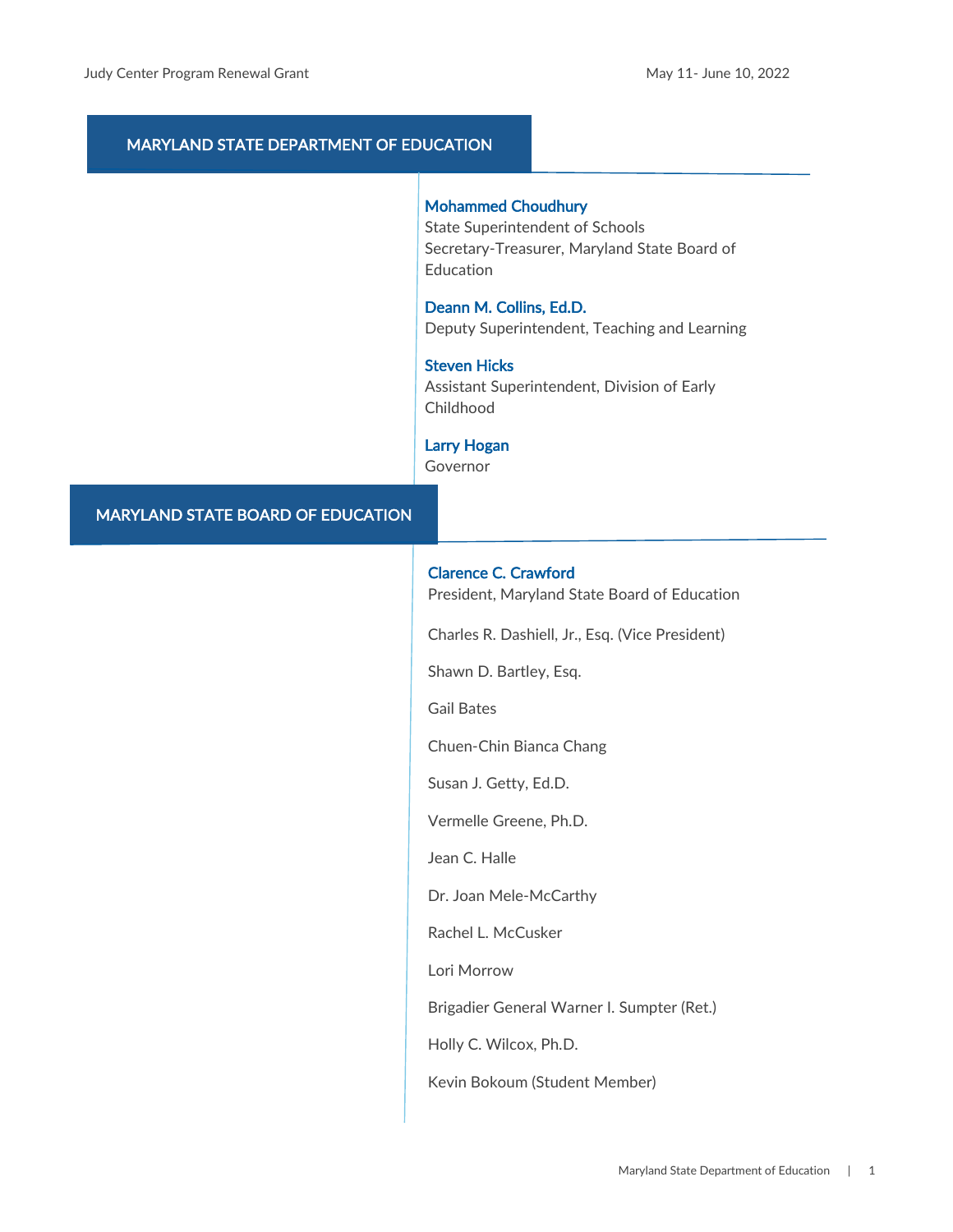### **Table of Contents**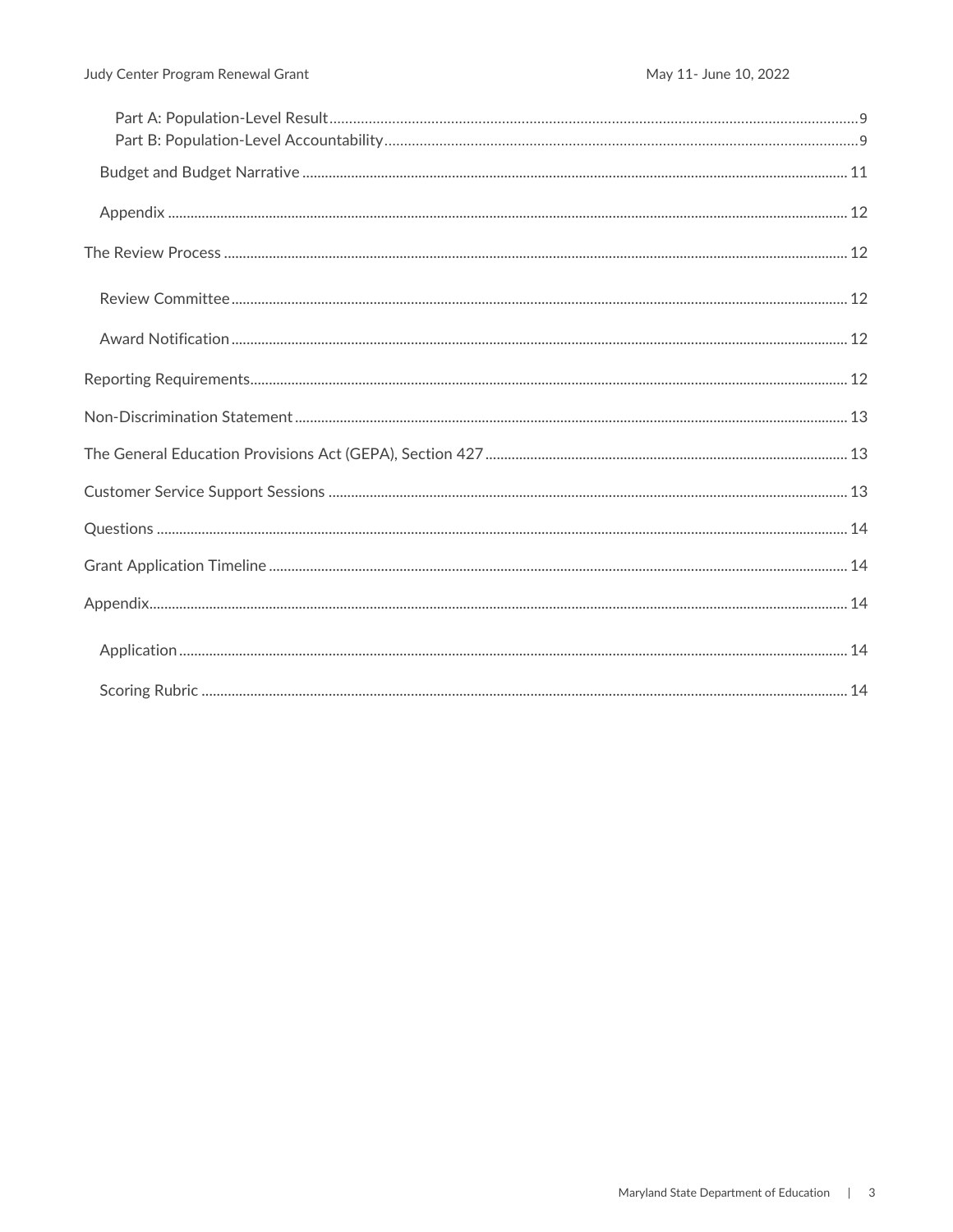# <span id="page-4-0"></span>Program Description

The [Judy Center Program Renewal Grant](https://earlychildhood.marylandpublicschools.org/families/judy-centers/judy-center-grants) program is a competitive grant program administered by the Division of Early Childhood at the Maryland State Department of Education (MSDE). It provides funding for local school systems to establish additional Judy Centers, as well as continue funding for current Judy Centers.

Grant funds must be used to serve children ages birth through five years of age and their families by providing comprehensive early care and education services to promote continuous improvement toward school readiness. Judy Centers must be located in communities with Title 1 schools or a school in a high-needs community (as designated by the Center for Disease Control's Social Vulnerability Index) and serve all children and families living within the catchment area of the school.

### <span id="page-4-1"></span>NAME OF GRANT PROGRAM

Judy Center Program Renewal Grant

### <span id="page-4-2"></span>AUTHORIZATION

House Bill 1300 Blueprint for Maryland's Future, [Education Article §5-230](https://mgaleg.maryland.gov/mgawebsite/Laws/StatuteText?article=ged§ion=5-230&enactments=false) 

### <span id="page-4-3"></span>PURPOSE

To promote school readiness through the continuation of existing Judy Centers who completed the third year of funding under a current Judy Center Program Renewal Grant. These centers use collaborative approaches to deliver high-quality, comprehensive, full-day early childhood education programs and family support services.

### <span id="page-4-4"></span>**DISSEMINATION**

This Grant Information Guide (GIG) was released on May 11, 2022.

### <span id="page-4-5"></span>DEADLINE

Applications for consideration are due no later than 5pm on June 10, 2022.

### <span id="page-4-6"></span>GRANT PERIOD

July 1, 2022 – June 30, 2025

### <span id="page-4-7"></span>NUMBER OF GRANTS

8

### <span id="page-4-8"></span>ESTIMATED AVERAGE GRANT AMOUNT

Total 3-year award is \$990,000; each year is limited to \$330,000

Note: Funding for year 2 and year 3 is contingent upon available funding and Judy Center performance.

### <span id="page-4-9"></span>SUBMISSION REQUIREMENTS

The Judy Center Program Renewal Grant application package must include the cover page signed in blue ink, project summary, projected enrollment and growth chart, Implementation Plan A, Implementation Plan B, and budget narrative, and all appendices. Applications can be downloaded on the [Judy Center webpage](https://earlychildhood.marylandpublicschools.org/families/judy-centers/judy-center-grants) and must be submitted in pdf form by email to [judycentergrants.msde@maryland.gov.](mailto:judycentergrants.msde@maryland.gov)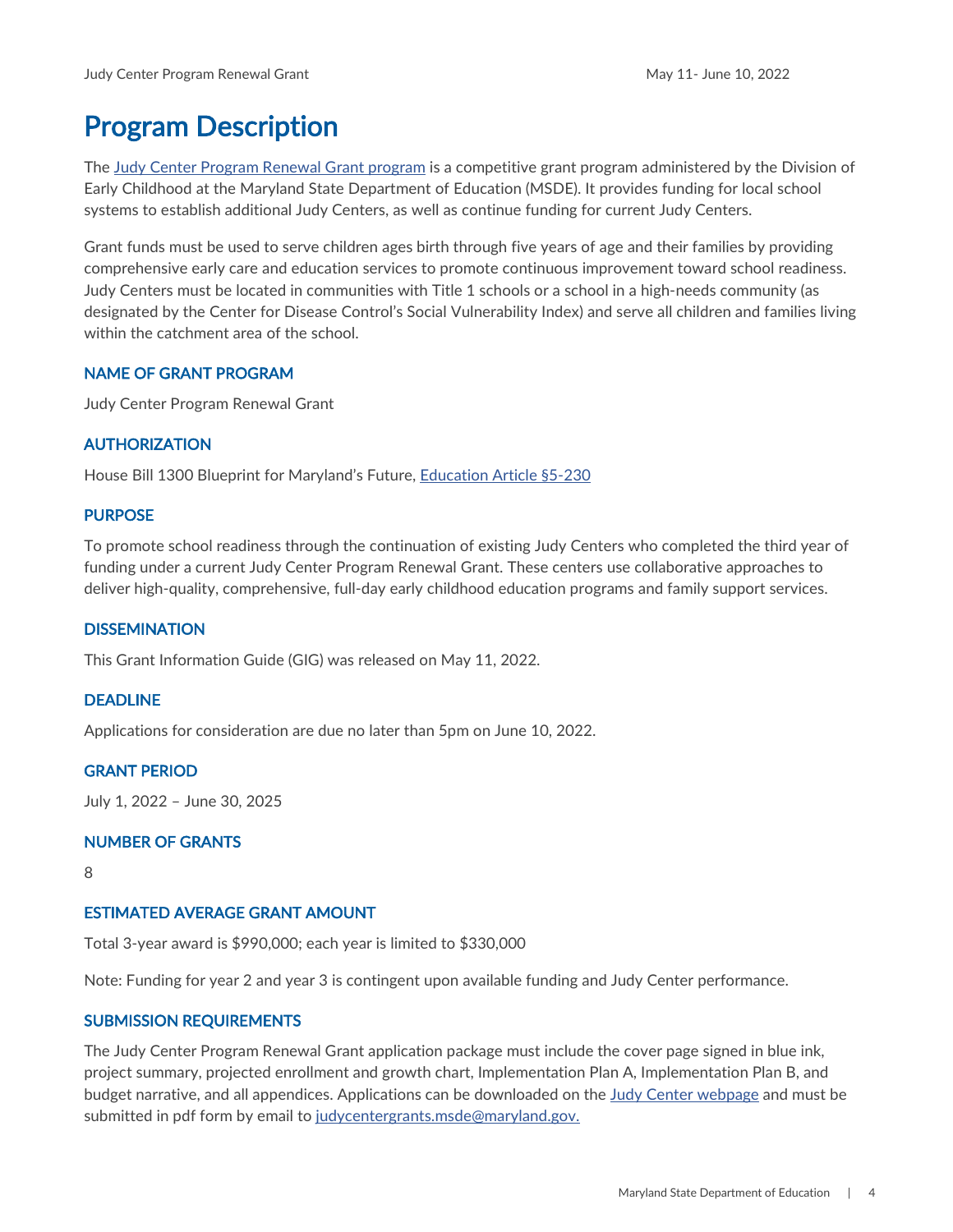#### <span id="page-5-0"></span>STATE RESPONSIBILITIES

The MSDE is responsible for providing required information, data, and documentation to facilitate the grantee's performance of the work and will provide additional assistance and services as needed.

### <span id="page-5-1"></span>PROGRAM CONTACT

Amanda Holliday-Bembridge Judy Center Program Specialist Maryland State Department of Education Division of Early Childhood 200 W. Baltimore Street Baltimore, MD 21201 Phone: 410-767-0763 Email: Amanda.Holliday@maryland.gov

# <span id="page-5-2"></span>**Eligibility**

This funding opportunity is designed for local education agencies (LEAs) to continue funding previously established Judy Centers. Currently, there are 8 Judy Centers whose funding cycle concludes on June 30, 2022. This funding opportunity is designed for those centers to apply to renew their programs for another 3-year cycle.

### <span id="page-5-3"></span>REQUIREMENTS FOR MEMORANDUM OF UNDERSTANDING (MOU)

Applicants must submit with their application an updated MOU between the county board and the participating agencies and programs. If an applicant is unable to secure a signature from all participating agencies and programs, the MSDE will accept a complete and signed MOU at a later date. Funds will not be awarded until a complete and signed MOU has been submitted. The MOU must provide for:

- The terms of the collaboration to be undertaken by the county board, the participating agencies and programs, and, if applicable, the local management board, including the roles and responsibilities of each of these entities and a plan for establishing ongoing communication between private service providers and public-school early education programs. The following items must be addressed by all parties:
	- $\circ$  Provision of a representative to attend the Judy Center Steering Committee meetings. Each representative will cooperatively work to integrate services and bring to fruition the overall goals of the grant.
	- $\circ$  Provide input in the development of strategies implemented by the Local Early Childhood Advisory Council to ensure that all children enter school ready to learn.
	- $\circ$  Provision for the collection and sharing of any data required for program evaluation in a timely manner.
	- $\circ$  Provision for the planning and implementation of activities that address the needs of the Judy Center and the families they serve.
- The MOU must specify the following roles and responsibilities for the LEA. LEAs must:
	- $\circ$  Place a Judy Center in a school that provides Prekindergarten and/or Kindergarten classes.
	- o Provide office and meeting space for the Judy Center Program Manager and Family Service Providers.
	- o Provide training for early childcare staff.
	- $\circ$  Oversee the administrative and fiscal management of the Judy Center.
	- $\circ$  Provide Special Education services to children as required by the child's IFSP/IEP.
	- $\circ$  Provide support to children from homes in which English is not the primary spoken language.
	- $\circ$  Provide data collection and program evaluation assistance as requested within budgetary and time constraints.
	- $\circ$  Invite and encourage all Judy Center partners to participate in appropriate training.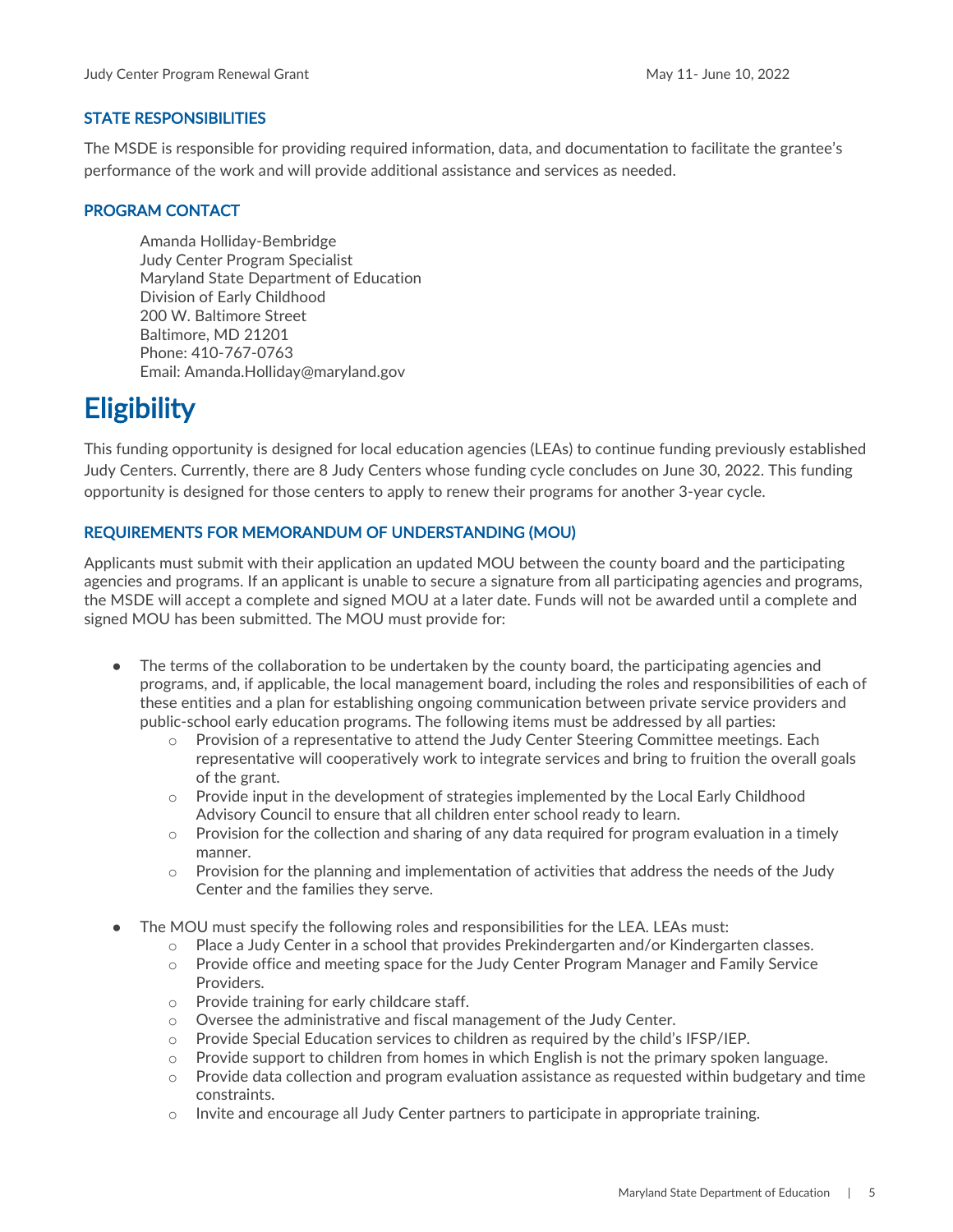- The MOU must specify the following roles and responsibilities for the Judy Center. The Judy Center must:
	- o Act as lead agency during the grant period, with cooperation and support from collaborating partners.
	- o Coordinate and facilitate Family Involvement Activities and programming for families to address school readiness at the Judy Center.
	- $\circ$  Provide service coordination for identified Judy Center Partnership Families.
	- $\circ$  Refer families to the (partnership) when appropriate and/or required (as applicable).
	- o Provide Judy Center partners with a Judy Center Partnership Release of Information form which will be offered to parents to allow information to be shared between and among partners as needed.
	- $\circ$  Promote awareness and provide access to full-day/full-year educational opportunities for families.
	- $\circ$  Collaborate with partners to provide staff development to childcare providers serving students within the Judy Center area (as applicable).
	- $\circ$  Assist partners in achieving and maintaining accreditation by providing supplies, materials, and professional development (as applicable).
	- $\circ$  Collaborate with the selected programs to provide summer enrichment programming for identified Pre-Kindergarten and Kindergarten children (as applicable).
	- o Coordinate with Head Start programs to provide additional programs for enrolled families (as applicable).
	- The MOU must specify the following roles and responsibilities for participating partner agencies and programs. Participating agencies and programs must:
		- $\circ$  Provide a representative to the Judy Center Steering Committee, when available, and through the committee assume cooperative responsibility for integration of services and overall direction of the project as described in the original grant application and the continuation grant proposal.
		- $\circ$  Cooperate with planning, participation, review and revision of activities and provide time for staff training as need is determined, subject to available time and resources.
		- o Ensure compliance with all local and state laws governing childcare, both in regard to the physical environment and the staff professional development.
		- o Refer families to the Judy Center Partnership and provide contact information for families interested in other agencies/services.
		- $\circ$  Share information for the benefit of the families served by both parties in accordance with each parties' confidentiality policies.
		- $\circ$  Participate in the local and state project evaluation and collect and share data with the Judy Center for the evaluation as requested in a timely manner.
		- o Participate in pre- and post-testing to determine grant effectiveness.
		- o Maintain a Maryland EXCELS level of (insert current level; as applicable).
		- o Maintain accreditation or actively pursue accreditation (as applicable).
		- $\circ$  Ensure that any curriculum implemented is evidence-based and aligned to the Maryland Early Learning Standards.

# <span id="page-6-0"></span>Use of Funds

Funds may be used for:

- Staffing to coordinate and manage programming and family support services with all participating agencies and programs.
- Professional development for staff and partnering agencies.
- Materials and supplies.
- In-state travel to conferences or professional development training.
- Registration fees to attend conferences or professional development training.
- Programming aligned with the [Judy Center 12 Component Standards.](https://earlychildhood.marylandpublicschools.org/families/judy-centers/component-standards)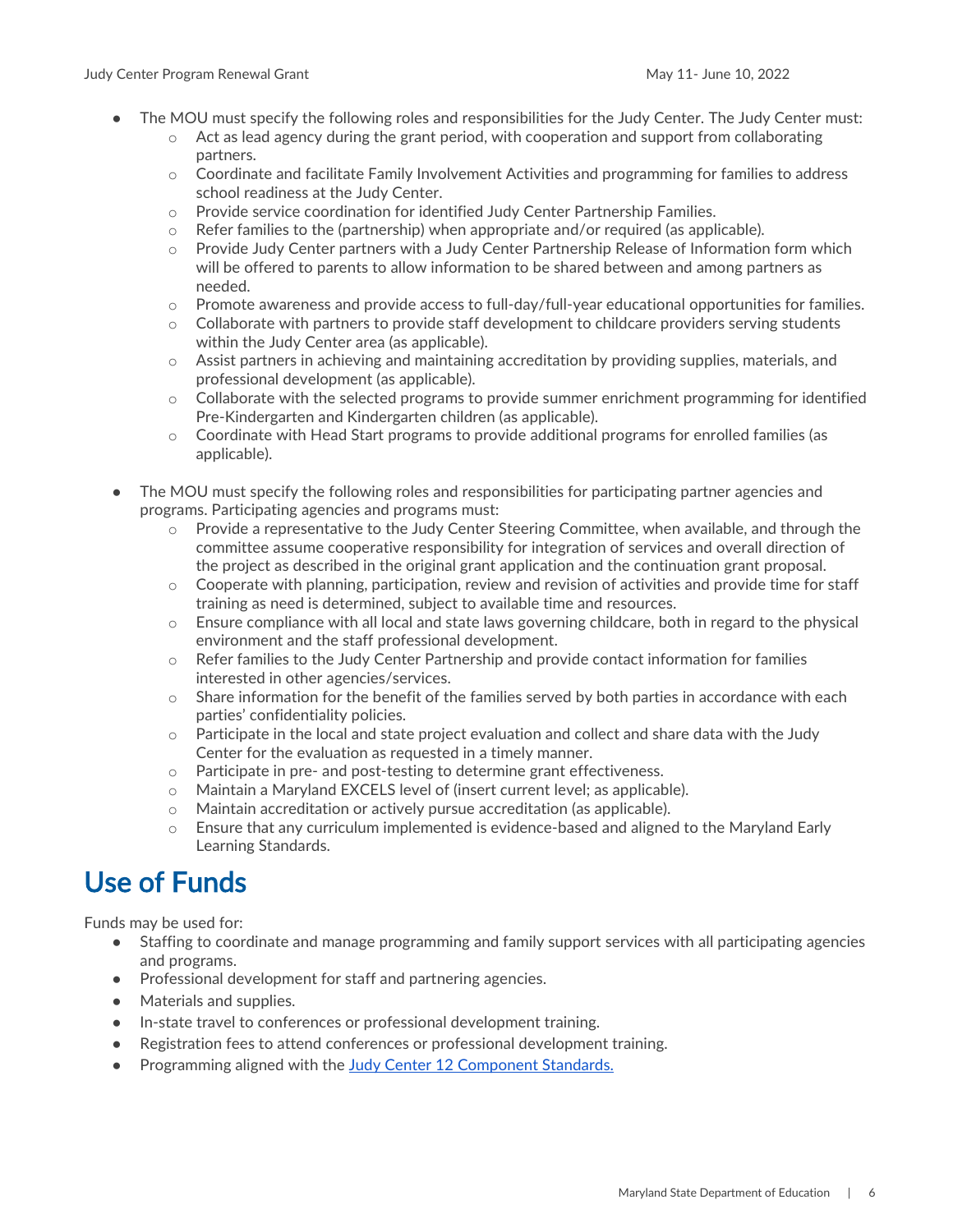Funds may not be used for:

- Supplanting existing services.
- Capital improvements.
- Gift cards.
- Out-of-State travel or accommodations, however funds may be used for conference registration fees.
- Classroom teachers and assistants' salaries & benefits; with the exception of summer programming.
- Early Childhood LEA office staff salaries and benefits.

### <span id="page-7-0"></span>PROGRAM REQUIREMENTS

Applications for renewal of funding must address the needs of the community outlined by the [Judy Center 12](https://earlychildhood.marylandpublicschools.org/system/files/filedepot/2/jc_standards_6_27_18.pdf)  [Component Standards.](https://earlychildhood.marylandpublicschools.org/system/files/filedepot/2/jc_standards_6_27_18.pdf) Final awarding of the grant will be contingent on the applicant meeting all grant requirements.

# <span id="page-7-1"></span>Application

### <span id="page-7-2"></span>COVER PAGE

The cover page is a one-page document located in the application that captures essential contact information and requires the Superintendent / Head of Agency signature in blue ink.

### <span id="page-7-3"></span>PROJECT UPDATE

In the Project Update, applicants provide an overview on the Judy Center's prior years' performance and reflect on how to continuously improve. This description should be a high-level summary of how the Judy Center intends to use prior Kindergarten Readiness Assessment (KRA) data, family/school/partner surveys, site visit summaries, and other sources of information to inform decisions to better serve families with young children. Responses must be 1,000 words or less. Applicants must also complete a chart reflecting the project enrollment and growth with the actual number of children served.

### <span id="page-7-4"></span>STEERING COMMITTEE

Applicants must identify the members of its Steering Committee that will govern the project. The Steering Committee may consist of stakeholders, including the school principal, administrators, teachers, support staff, parents, students, community partners, community members, etc. Steering committees meet at least six times per fiscal year, and their work is guided by data and the needs of the Judy Center. Steering committee leaders have agendas that guide each meeting, including reviewing and approving minutes from the previous month's meeting. Minutes are available at the meeting's conclusion. The work of the steering committee should be public and communicated to all stakeholders in the Judy Center.

### <span id="page-7-5"></span>PARTICIPATING AGENCIES AND PROGRAMS

Applicants must provide a list of all participating agencies and programs (partners). A list of all partnerships is attached as an appendix. Partnerships reflect Judith Hoyer's vision of collaborating and delivering early childhood education programs and family support services. It is a requirement that Judy Centers form partnerships with the following participating agencies and programs:

- Public prekindergarten and kindergarten programs;
- Head Start and Early Head Start programs;
- Local infants and toddlers programs;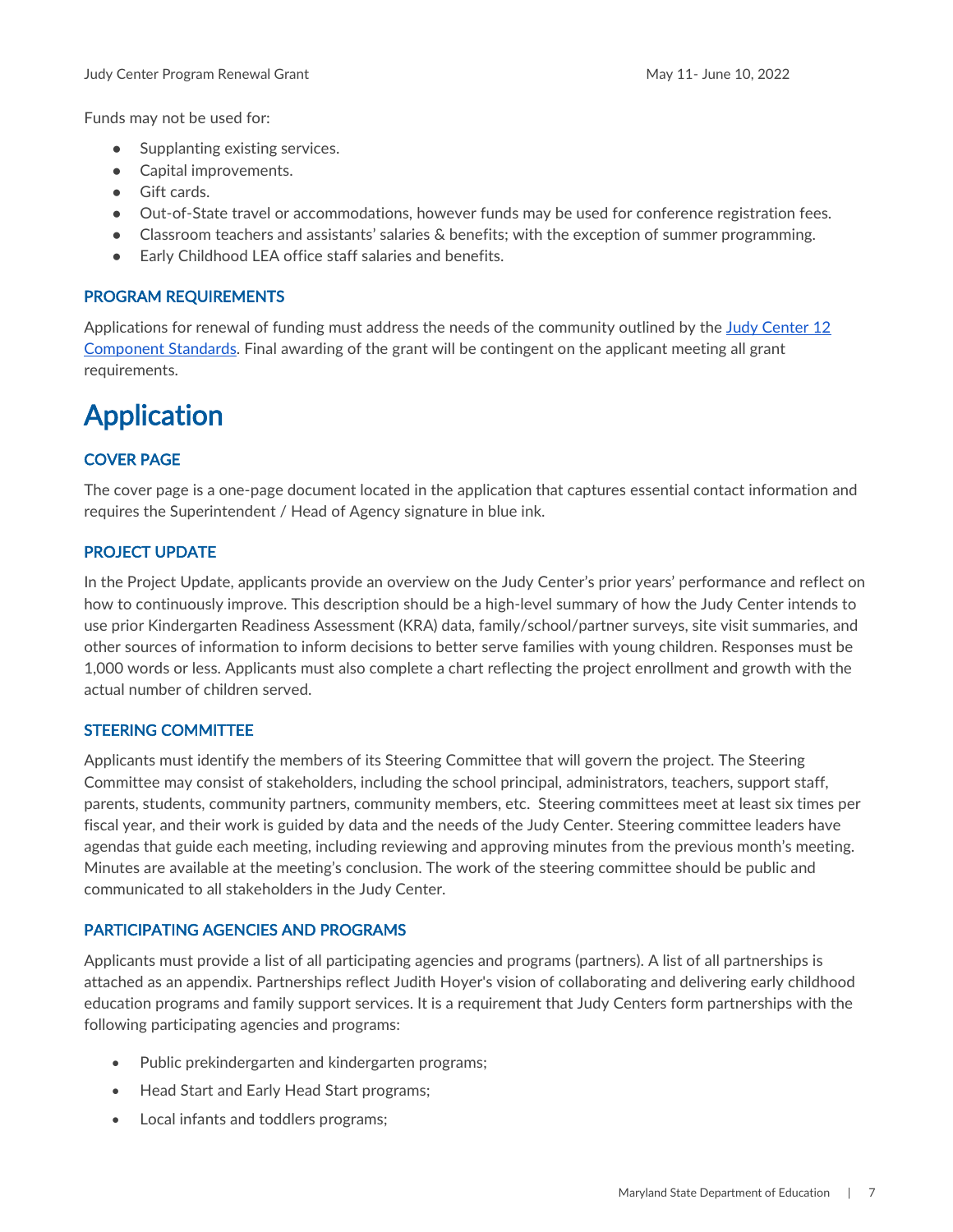- Licensed child care centers and family child care homes who have obtained accreditation or are actively pursuing accreditation attainment;
- Family support centers ("Patty Centers"), if there are any in the school catchment area;
- Early intervention and preschool special education programs in the school catchment area; and
- Partner with least 5 participating agencies and programs from the following list:
	- o Family literacy programs and services (ex. public libraries; an institute of higher education; adult education program);
	- o Healthy family sites;
	- o Parent involvement programs;
	- $\circ$  Early childhood programs affiliated with institutions of higher education; and/or
	- $\circ$  Other home visiting, community health (Healthy Start; Parents As Teachers program; Nurse Family Partnership; Home Instruction for Parents of Preschool Youngsters; etc.), family support services, and child care resource and referral agencies.

### <span id="page-8-0"></span>PROJECTED ENROLLMENT AND GROWTH BY PROGRAM

Applicants must capture the number of children projected to be reached by the Judy Center during the length of the grant period. The age of the child should be determined the same way the school system determines school eligibility. Therefore, the age of a child is based on the age he/she is on or before September 1st. Be sure to only include children living in or attending a childcare program within the catchment area boundaries. When completing your projects, be sure to consider information regarding the growth rate of your specific population in the local area. Use additional sources of information to make as accurate of a projected population as possible. The chart below provides a description of how to define the age of the child.

| Age                                             | <b>Description</b>                                                                                                                                                                                                                          |
|-------------------------------------------------|---------------------------------------------------------------------------------------------------------------------------------------------------------------------------------------------------------------------------------------------|
| Prenatal/Birth-1-year-olds                      | Pregnant mothers who attend Judy Center programming and children who are<br>under the age of 1-year old by September 1st. Children can be in licensed<br>childcare placements or in the care of friends and family.                         |
| 2-year-olds                                     | Children who are 2-years old by September 1st. Children can be in licensed<br>childcare placements or in the care of friends and family.                                                                                                    |
| 3-year-olds, not enrolled in<br>Prekindergarten | Children who are 3-years old by September 1st. Children can be in licensed<br>childcare placements or in the care of friends and family but <i>are not</i> attending a<br>state-funded Prekindergarten program.                             |
| 3-year-olds, enrolled in<br>Prekindergarten     | Children who are 3-years old by September 1st and are enrolled in a state-funded<br>Prekindergarten program but <i>are not</i> attending a licensed childcare provider or<br>are cared for by friends or family.                            |
| 4-year-olds, not enrolled in<br>Prekindergarten | Children who are 4-years old by September 1st and are either in licensed<br>childcare placements or in the care of friends and family but are not enrolled in a<br>state-funded Prekindergarten program through the local education agency. |
| 4-year-olds, enrolled in<br>Prekindergarten     | Children who are 4-years old by September 1st and are enrolled in a state-funded<br>Prekindergarten program but are not attending a licensed childcare provider or<br>are cared for by friends or family.                                   |
| 5-year-olds, not enrolled in<br>kindergarten    | Children who are 5-years old by September 1st and are either in licensed<br>childcare placements or in the care of friends and family but are not enrolled in<br>kindergarten (with a 1-year waiver for kindergarten enrollment).           |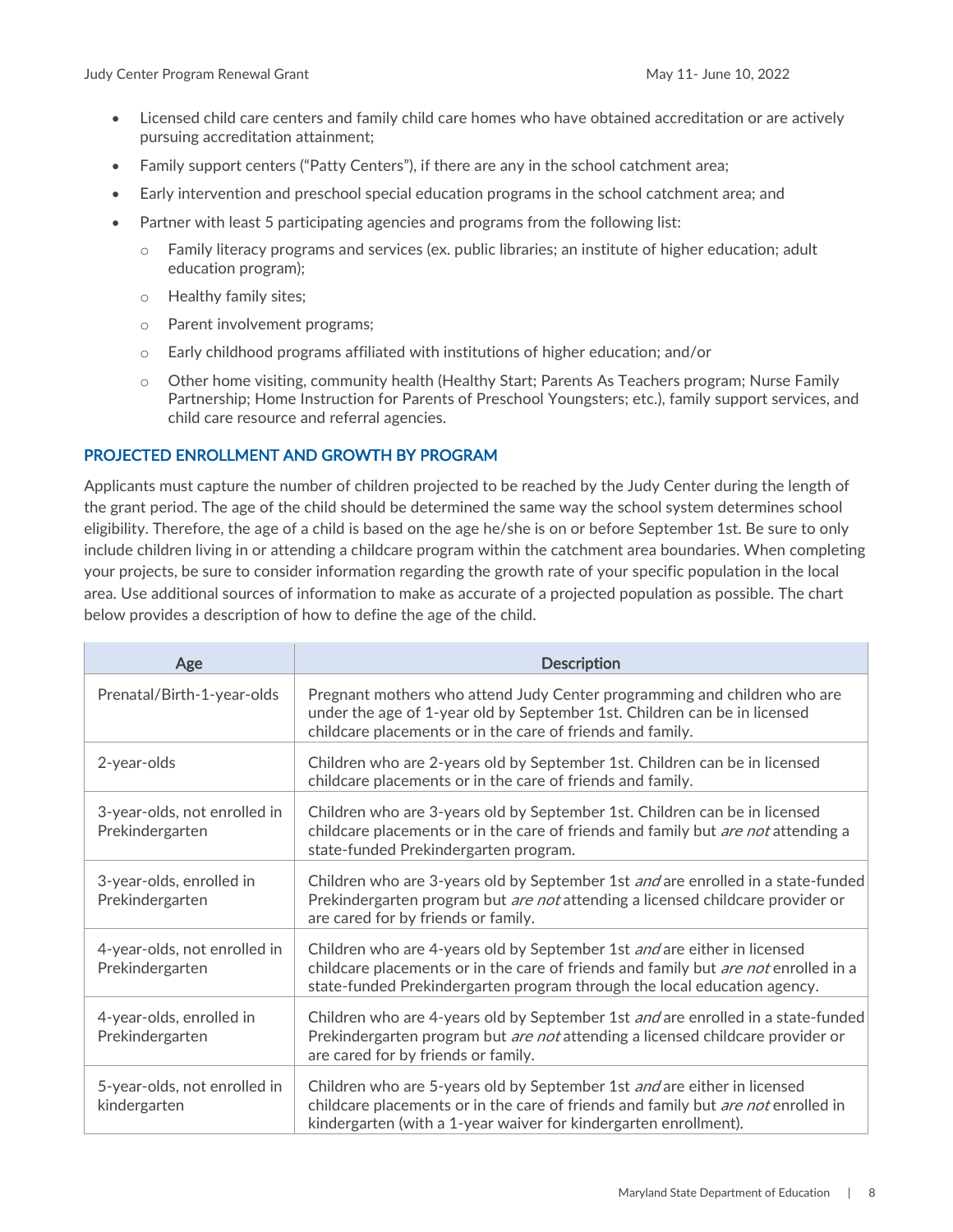| 5-year-olds, enrolled in | Children who are 5-years old by September 1st and enrolled in kindergarten but        |
|--------------------------|---------------------------------------------------------------------------------------|
| kindergarten             | <i>are not</i> in licensed childcare placements or in the care of friends and family. |

### <span id="page-9-0"></span>IMPLEMENTATION PLAN

### <span id="page-9-1"></span>Part A: Population-Level Result

All Judy Centers work toward the intended outcome that all children in Maryland enter school ready to learn. Data from the Kindergarten Readiness Assessment [\(KRA\)](https://earlychildhood.marylandpublicschools.org/prek-grade-2/maryland-early-learning-framework/ready-4-kindergarten#:%7E:text=Ready%20for%20Kindergarten%20(R4K)%20is,to%20be%20successful%20in%20school.) helps to drive decisions surrounding what families need to achieve this outcome.

The [KRA](https://earlychildhood.marylandpublicschools.org/prek-grade-2/maryland-early-learning-framework/ready-4-kindergarten#:%7E:text=Ready%20for%20Kindergarten%20(R4K)%20is,to%20be%20successful%20in%20school.) is a developmentally appropriate assessment tool administered to incoming public-school kindergarteners. Administered by kindergarten teachers at the start of the school year, the KRA looks at the knowledge, skills, and behaviors necessary to be successful in kindergarten. There are three different levels of school readiness indicated by the KRA:

- Demonstrating Readiness: A child demonstrates the foundational skills and behaviors that prepare them for curriculum based on the kindergarten standards;
- Approaching Readiness: A child exhibits some of the foundational skills and behaviors that prepare them for curriculum based on the kindergarten standards; and
- Emerging Readiness: A child displays minimal foundational skills and behaviors that prepare them for curriculum based on the kindergarten standards.

Judy Centers work to move the needle on this population-level indicator by supporting and working with families in their catchment area. In this section, applicants will report on past KRA data and set a target for the percentage of students in the catchment area that demonstrate readiness for kindergarten. The report of past data must be in the form of a chart showing a trend line. Applicants must use the [excel template provided here](https://earlychildhood.marylandpublicschools.org/system/files/filedepot/3/kra_data_chart.xlsx) to create a chart similar to the one below:



### <span id="page-9-2"></span>Part B: Population-Level Accountability

In order to successfully meet the goals of the Judy Center program, [12 Component Standards](https://earlychildhood.marylandpublicschools.org/families/judy-centers/component-standards) have been developed to outline all of the programmatic responsibilities required of a Judy Center. Each of the 12 Component Standards contain multiple sub requirements in order to achieve the standard as a whole.

The Judy Center Program Renewal Grant program uses Results-Based Accountability (RBA) as a method to capture data related to Judy Center programmatic activities in order to analyze data in determining implementation effectiveness. The definitions common to the RBA method are: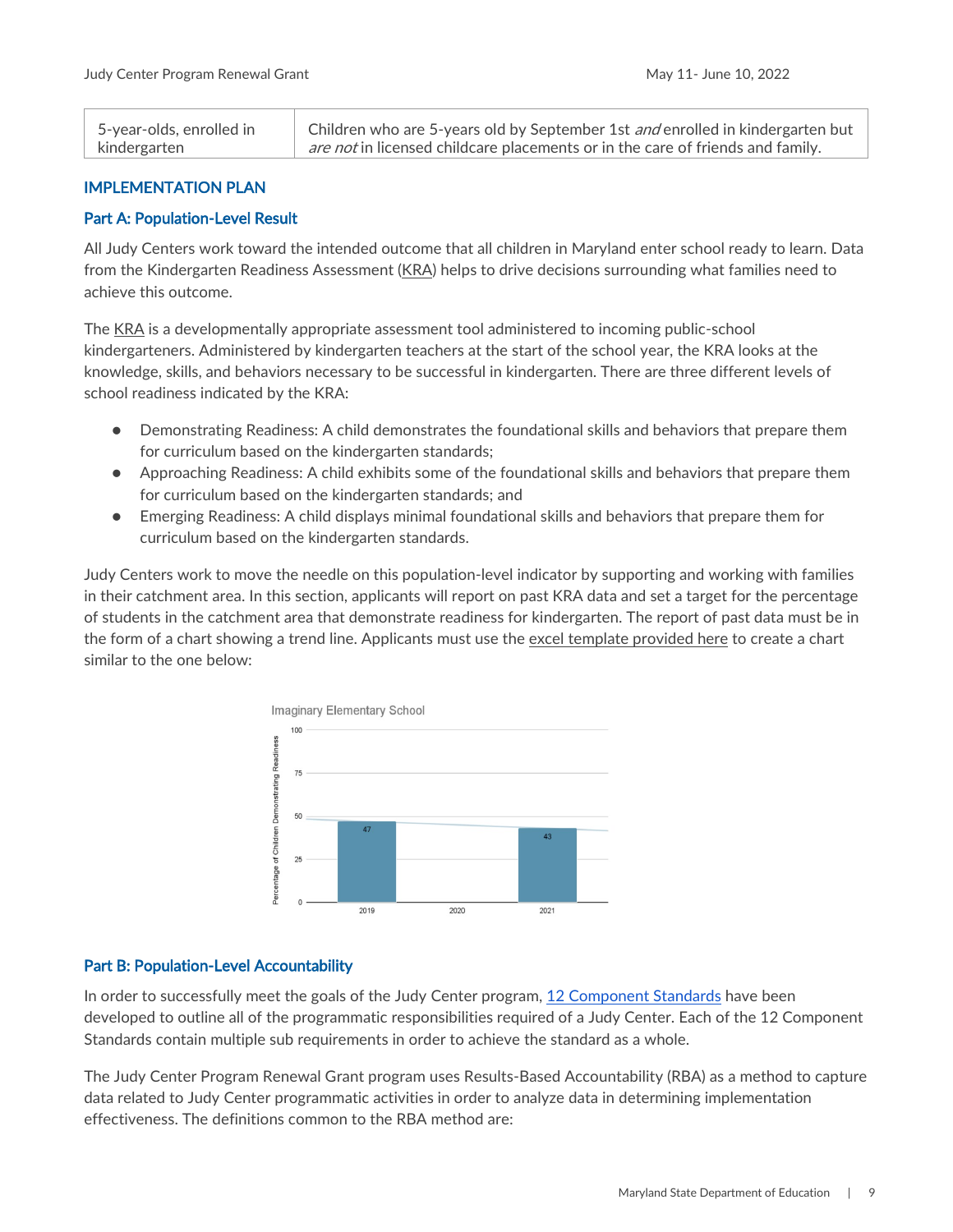Judy Center Program Renewal Grant May 11- June 10, 2022

- Result: condition of well-being for children, youth, families, the environment, or an entire community. For Judy Centers, the result is that all children in Maryland enter school ready to learn.
- Indicator: a measure which helps to quantify achievement of a result. For Judy Centers, this is the percent of children who demonstrate readiness on the Kindergarten Readiness Assessment (KRA).
- Performance Measure: a measure of the quantity of effort (How much we do), quality of effort (How well we do it) and the effect (Is anyone better off) of a program implemented by a Judy Center
- Indicator Baseline: the actual historical data for an indicator. This is shown on a trend line chart.
- Story Behind the Data: an analysis of the conditions, causes and forces at work that help explain why the baseline of an indicator or performance measure looks the way it does. These factors can be positive in that they help to improve an indicator, or they can be negative and impede the improvement of an indicator.
- Strategy: a coherent collection of actions that has a reasoned chance of improving results
- Action Plan: the specific actions that a Judy Center will take to implement a strategy/what works to turn the curve

All 12 Component Standards will be evaluated throughout each fiscal year through site visits and required reporting; however, applicants are only required to analyze 6 of those 12 component standards in the application for participation (four of which are required and two of which are of the applicant's choosing).

| <b>Related Component Standard</b>          | Type of<br>Performance<br><b>Measure</b> | <b>Performance Measure</b>                                                                                                   |
|--------------------------------------------|------------------------------------------|------------------------------------------------------------------------------------------------------------------------------|
| Component 5: Family<br>Engagement          | How much                                 | Average number of engagements a child/family<br>participates in a Judy Center event or offering                              |
| Component 9: Professional<br>Development   | How much                                 | Number of professional development opportunities<br>offered to partners and friends of the Judy Center                       |
| Component 3: Case<br>Management            | How well                                 | Percent of families achieving case management goals                                                                          |
| This measure relates to all<br>components. | <b>Better Off</b>                        | Percent of children who engaged with the Judy Center<br>for at least one year who demonstrate readiness on the<br><b>KRA</b> |

The application must address all of the following 4 performance measures: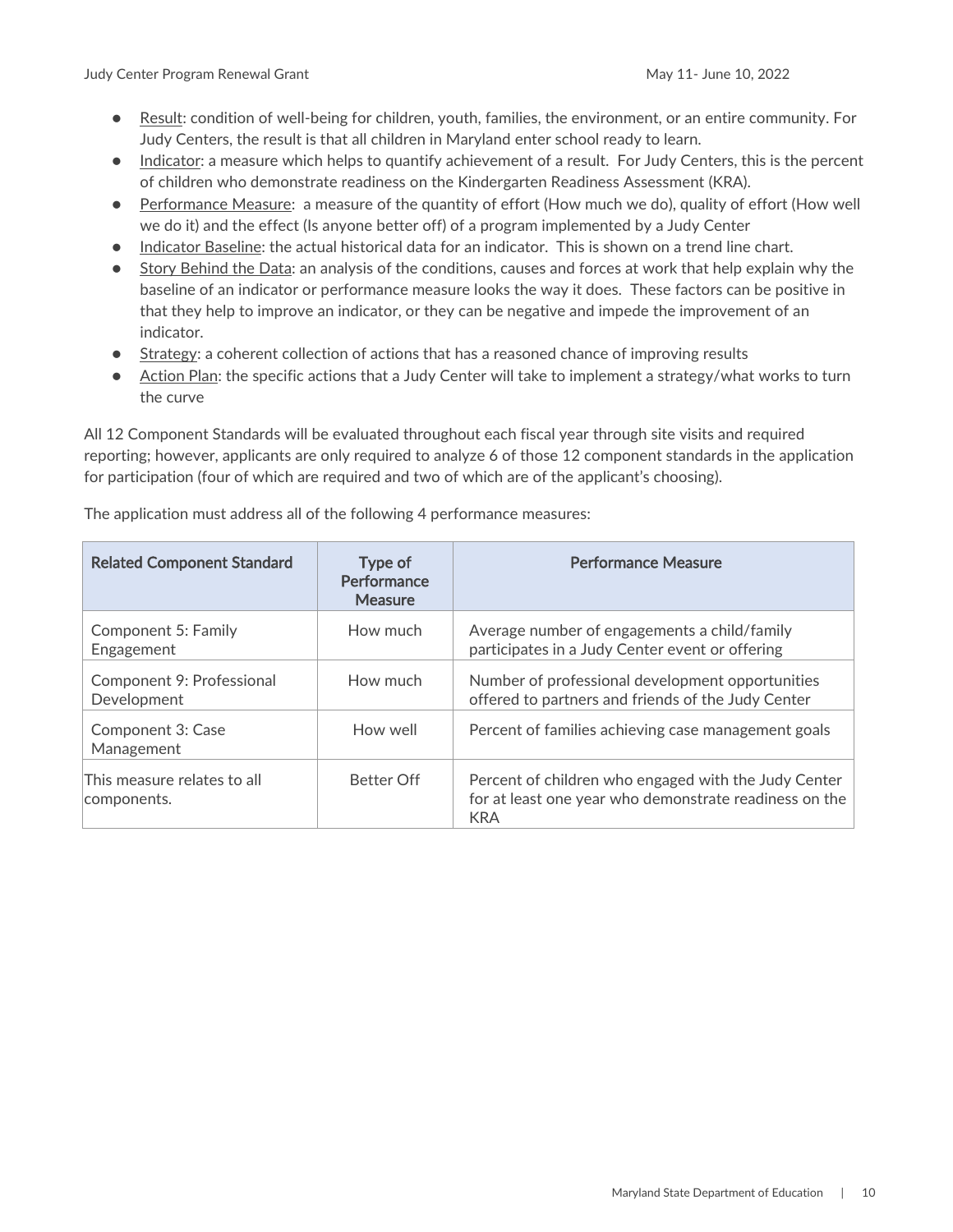The application must address 1 "How Much" or "How Well" performance measure from the table below:

| <b>Related Component Standard</b>                           | Type of<br>Performance<br><b>Measure</b> | <b>Performance Measure</b>                                                                                             |
|-------------------------------------------------------------|------------------------------------------|------------------------------------------------------------------------------------------------------------------------|
| Component 10: Adult<br><b>Education and Career Services</b> | How much                                 | Percent of families enrolling in adult education courses                                                               |
| Component 12: Partnerships                                  | How much                                 | Number of partner events, enhancement activities with<br>the school, and outreach programs Judy Center staff<br>attend |
| Component 3: Case<br>Management                             | How much                                 | Number of referrals made to community<br>partners/organizations                                                        |
| Component 3: Case<br>Management                             | How well                                 | Percent of families who make connections/engage with<br>referrals                                                      |
| Component 10: Adult<br><b>Education and Career Services</b> | How well                                 | Percent of families completing adult education courses                                                                 |

The application must address 1 "Better Off" performance measure from the table below:

| <b>Related Component Standard</b>          | Type of<br>Performance<br><b>Measure</b> | <b>Performance Measure</b>                                                                                |
|--------------------------------------------|------------------------------------------|-----------------------------------------------------------------------------------------------------------|
| Component 12: Partnerships                 | Better off                               | Percent of partners who report the Judy Center<br>partnership improved their capacity to support families |
| Component 5: Family<br>Engagement          | Better off                               | Percent of parents who report the Judy Center helped<br>them better understand child development          |
| This measure relates to all<br>components. | Better off                               | Percent of Pre-K parents who report the Judy Center<br>helped them better work with their child's school  |
| This measure relates to all<br>components. | Better off                               | Percent of parents who report the Judy Center helped<br>their child increase their school readiness       |

### <span id="page-11-0"></span>BUDGET AND BUDGET NARRATIVE

Applicants must submit a proposed budget for each year of the Judy Center program. The budget narrative should include all related project expenses and demonstrate the extent to which the budget is reasonable, cost-effective, and integrates other sources of funding. Budget line items should be grouped according to the following categories: Salaries & Wages, Contracted Services, Supplies & Materials, Other Charges, Equipment, and Transfers. Total each category.

Each line must be detailed and specific. General expenses should be broken down into specific line items. For example, "meeting expenses" can be broken down into room rental, photocopying, and refreshments. There is no page limit for the budget, so be as detailed as possible.

Clearly show the requested funds and in-kind contributions for each line item if applicable. Indicate the source of the in-kind contribution. Both requested and in-kind funds must be reasonable with current market prices. Show how the expenses were calculated for each line item. Reviewers will use this information to determine if the budget is reasonable and cost-effective.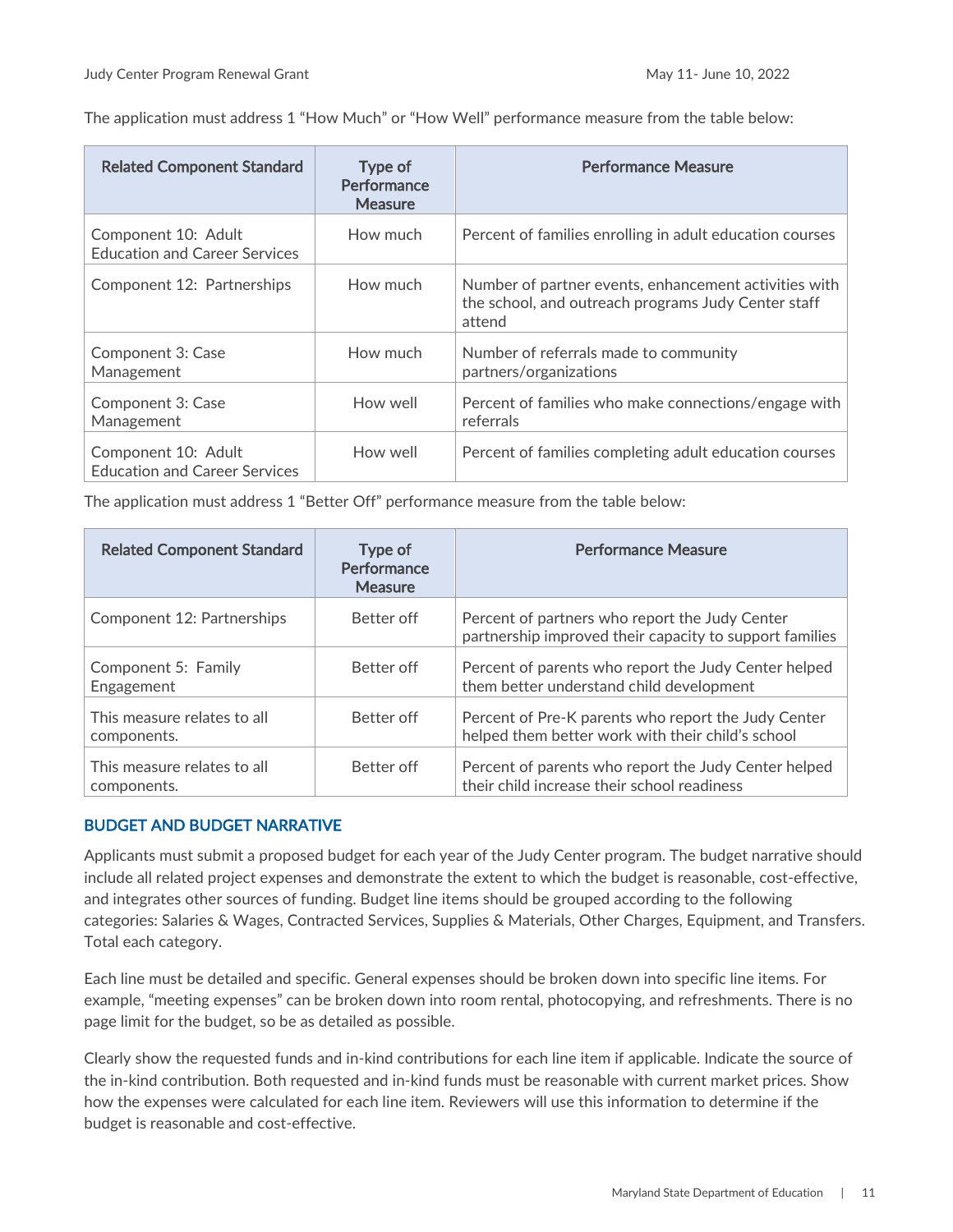### <span id="page-12-0"></span>APPENDIX

The following Appendices must be included in your application for funding:

- An [itemized budget form \(C-1-25\)](https://marylandpublicschools.org/about/Documents/Grants/GrantForms-12-10-2020.xls) for year 1
- An MOU that meets the provisions of this program and signed by all parties and partners.
- [A signed recipient assurances page.](https://www.marylandpublicschools.org/about/Documents/Grants/GrantRecipientAssurances.pdf)

### <span id="page-12-1"></span>The Review Process

The review of proposals will be a three-part process:

- 1. Applications will be prescreened for submission requirements and inclusion of all required sections. Applicants not meeting all submission requirements will not be reviewed.
- 2. A review committee established by MSDE will evaluate applications and assign numerical scores using the scoring rubric. Please review the [scoring rubric](https://earlychildhood.marylandpublicschools.org/system/files/filedepot/3/judy_center_scoring_rubric.pdf) in advance.
- 3. Final approval for awards will be determined by the review committee.

The MSDE reserves the right to take into consideration geographic distribution when making awards.

### <span id="page-12-2"></span>REVIEW COMMITTEE

The review committee will consist of the MSDE Judy Center Program Manager and Judy Center Program Specialists. The review committee will convene and evaluate applications for funding based on the rubric. Each application will be reviewed and scored by members of the review committee.

### <span id="page-12-3"></span>AWARD NOTIFICATION

Notification of awards will be sent by email in the spring. Processing of the official Notice of Grant Awards (NOGA) will begin on July 1st; this process can take 3-4 weeks.

# <span id="page-12-4"></span>Reporting Requirements

Grantees must comply with the following reporting requirements:

| Date          | <b>Reporting Requirement for Each Year</b>                                                                                                                                   |
|---------------|------------------------------------------------------------------------------------------------------------------------------------------------------------------------------|
| Ongoing       | Fiscal and program monitoring                                                                                                                                                |
| January 30    | Midyear report due and the C-125-C form (the C-125-C form can be found on<br>the MSDE grants webpage)                                                                        |
| <b>May 15</b> | Updated budget for fiscal year starting July 1                                                                                                                               |
| July 30       | Final report due covering the previous fiscal year period; the C-125-D form (that<br>can be found on the MSDE grants webpage) is due within 90 days of the grant<br>end date |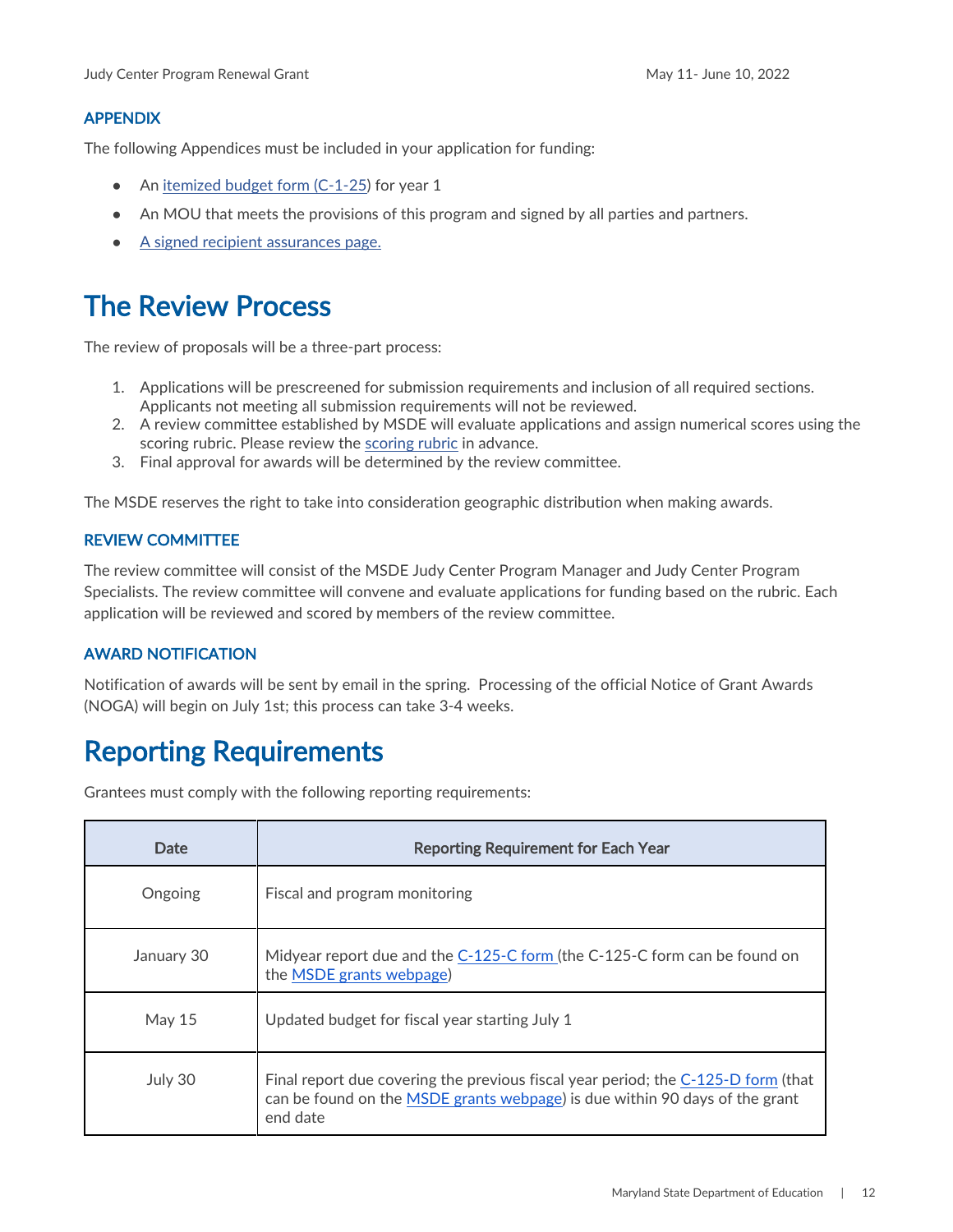| Once per year | Site visit will be conducted                                            |
|---------------|-------------------------------------------------------------------------|
| No later than | Annual financial report (the C-125-D form that can be found on the MSDE |
| Sep 26, 2025  | grants webpage) is due                                                  |

Notes: Any requests for programmatic amendments must be submitted at least 45 days before the grant period ends, and must be submitted using the C-125-B form found in the [Grant Budget Forms Workbook](https://marylandpublicschools.org/about/Pages/Grants/BudgetInfo.aspx) on the [MSDE](https://www.marylandpublicschools.org/about/Pages/Grants/Forms.aspx)  [grants webpage.](https://www.marylandpublicschools.org/about/Pages/Grants/Forms.aspx) Programs must also submit and receive approval for amendment requests before implementing programmatic and budgetary adjustments.

### <span id="page-13-0"></span>Non-Discrimination Statement

The Maryland State Department of Education does not discriminate on the basis of age, ancestry/national origin, color, disability, gender identity/expression, marital status, race, religion, sex, or sexual orientation in matters affecting employment or in providing access to programs and activities and provides equal access to the Boy Scouts and other designated youth groups. For inquiries related to Department policy, please contact:

Equity Assurance and Compliance Office Office of the Deputy State Superintendent for Operations Maryland State Department of Education 200 W. Baltimore Street – 2nd Floor Baltimore, Maryland 21201-2595 410-767-0123 - voice 410-767-0431 - fax 410-333-6442 - TTY/TDD

# <span id="page-13-1"></span>The General Education Provisions Act (GEPA), Section 427

Each application must develop and describe the steps the applicant proposes to take to ensure equitable access to, and equitable participation in, the project or activity to be conducted with such assistance, by addressing the special needs of students, teachers, and other program beneficiaries in order to overcome barriers to equitable participation.

# <span id="page-13-2"></span>Customer Service Support Sessions

The MSDE will hold several customer service support sessions for interested applicants. During these sessions, MSDE personnel will provide an overview of the program, the requirements, the application, and answer any questions. To attend a virtual session, please use the links below:

- Friday, May 13 · 10:00 11:30am
	- o Video call link: https://meet.google.com/ujh-vrcc-byv
	- o Or dial: (US) +1 321-804-6965 PIN: 891 154 510#
- Monday, May  $16 \cdot 1:00 2:30$ pm
	- o Video call link: https://meet.google.com/ujh-vrcc-byv
	- o Or dial: (US) +1 321-804-6965 PIN: 891 154 510#